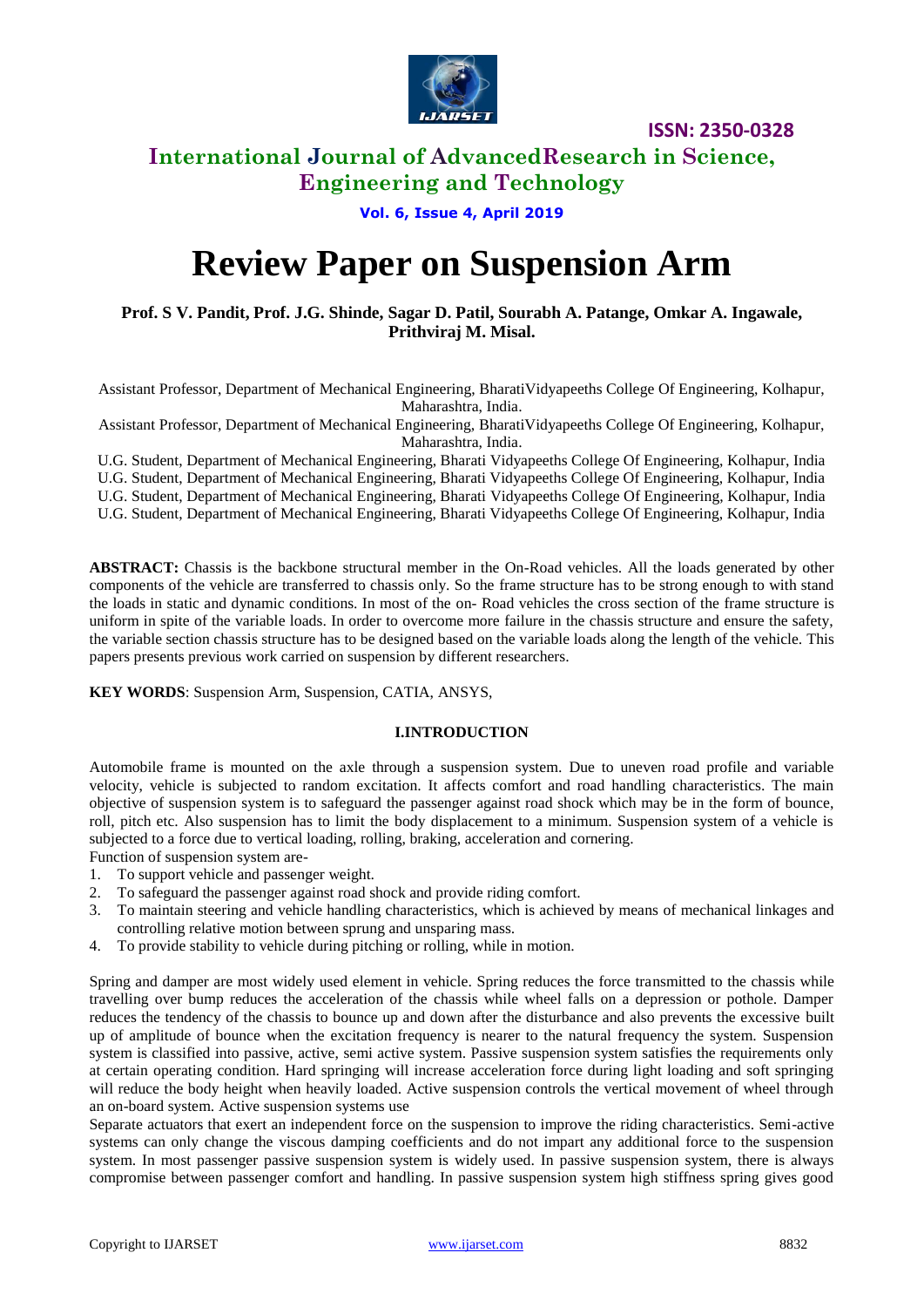

# **ISSN: 2350-0328 International Journal of AdvancedResearch in Science, Engineering and Technology**

# **Vol. 6, Issue 4, April 2019**

handling but poor comfort. Low stiffness spring gives good comfort and less handling. The main advantage of passive suspension system is that the design is simple and also economical. Also maintenance cost is low. Three wheeler suspension arm is mostly used for the rear suspension of the passenger cars. It is also called as crank axle suspension system. Control arm placed longitudinally along the driving direction and mounted on suspension sub frame or body on both the sides. Control arm is subjected to high torsional and bending stresses. It allows the wheel to move up and down only. No change in camber and toe due to lateral and vertical forces. Increased un-sprung mass of

#### **II. OVERVIEW**

The three wheeled vehicle is a very common public transport vehicle in India, with a maximum speed of about 14 m/s. This vehicle is commonly known as athree wheeler Auto-rickshaw. Similar vehicles are used throughout the world, especially in Asian countries, for public transport as well as to carry freight. The total weight of the vehicle is around 650 kg including the driver and three passengers. It has one front wheel with linkage (trailing or leading) suspension attached to the steering column and two rear wheels attached to corresponding swinging arms that are pivoted to the frame.



**Fig: Schematic Diagram of Three wheeler**

Trailing arms are often used as a rear suspension, and consists of a control arm connected between the wheel spindle/hub and chassis. Trailing arm placed longitudinally along the driving direction and mounted on suspension sub frame or body on both the sides. The trailing arm has to withstand forces in all directions, and is therefore highly subjected to bending and torsional stress. If the arm withstands the forces no camber and toe change will be caused by vertical and lateral forces. Trailing arm suspension is mostly used for the rear suspension of the three wheelers. It is also called as crank axle suspension system. Trailing arm is subjected to high torsional and bending stresses. It allows the wheel to move up and down only. No change in camber and toe due to lateral and vertical forces. Increased unsprung mass of trailing arms reduces the ride quality.

As these all references says that of the front Suspension Trailing Arm fails due to many of the parameters so it is necessary to study the exact reasons for the failure of Suspension Trailing Arm in this it intended to observe these failures with the different tests. This projected study is an overall revive of existing Suspension Trailing Arm failure and to minimize this failures by improving some failure parameters. So that it will helps to maximize life of Suspension Trailing Arm and resulting minimizing road accidents and reduce weight of the three wheeler.

trailing arms reduces the ride quality.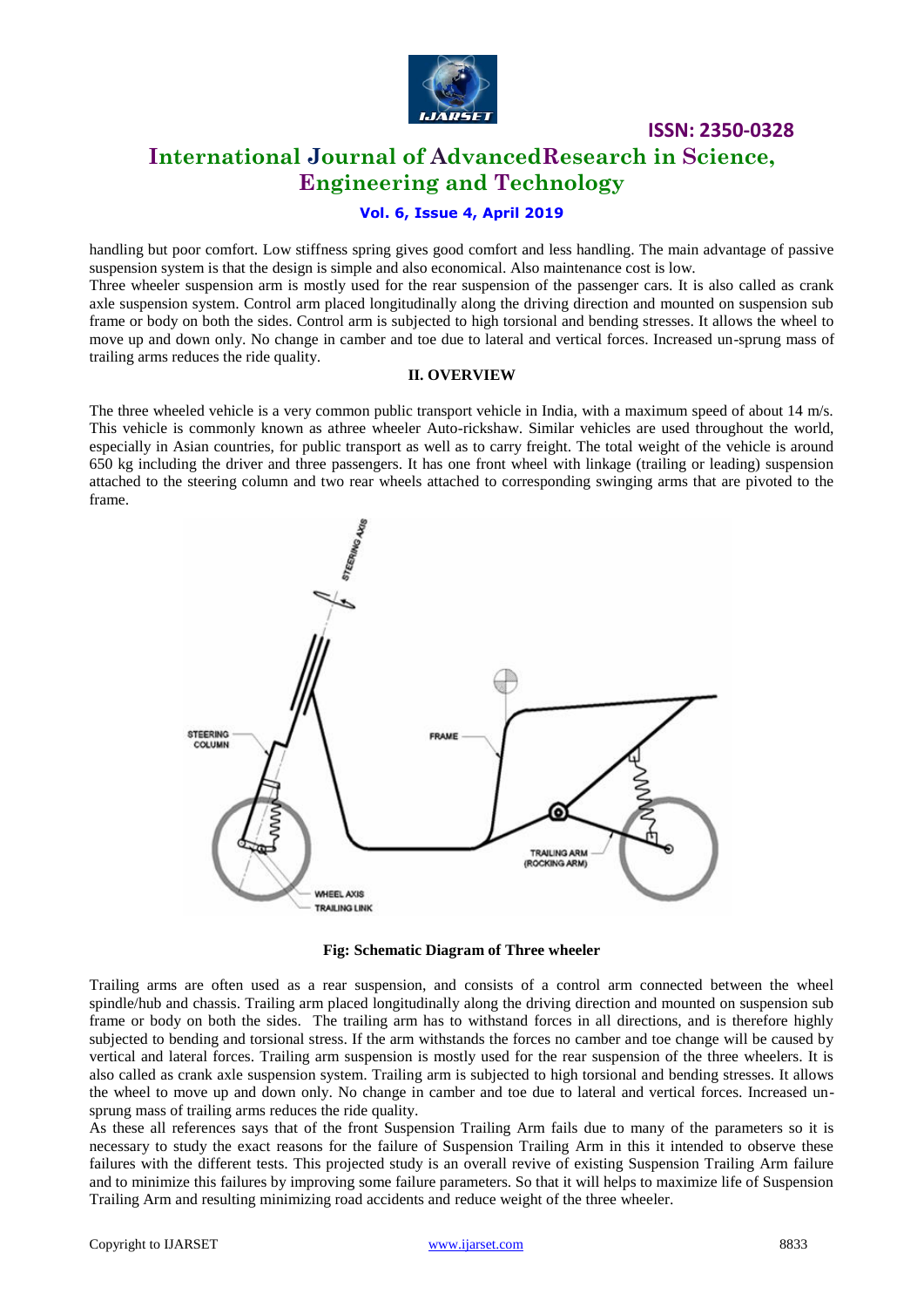

**ISSN: 2350-0328**

# **International Journal of AdvancedResearch in Science, Engineering and Technology**

**Vol. 6, Issue 4, April 2019**

## **III. LITERATURE SURVEY**

Many of the researchers were work on the failure of Suspension Trailing Arm in three wheeler with different methods it is not possible to mention all the work carried out by the researchers. Only most of the work which seems motivational is mentioned below:

**Santosh Ukamnal et al.** [1]In this study design of the quarter car trailing arm suspension system suspension geometry is carried out in CAD software. The optimized values of spring stiffness, damping coefficient of sprung and un-sprung masses are coupled with the geometry design and is analyzed in Lotus Suspension Analyser to get various values of the suspension geometry. All the obtained suspension parameters are checked by the Lotus suspension analyzer for kinematic analysis. For the calculated values and it is observed that there is no change in the camber and toe angle values, and even change in wheel base is also within the desired limit.

**R.Lather et al.** [2]In this research work authors concluded that modal of semi trailing arm using AISI 4130 is highly suitable where light weight and high strength is first priority because for the same thickness of both pipes F.O.S for chromoly is nearly triple of mild steel pipe .Hence weight can be reduced to half in case of chromoly material, LOTUS suspension analyzer v5.01 validate geometry and ANSYS WORKBENCH 12.1validate the strength of semi trailing arm from AISI 4130.

YadneshNipaneet al. [3]focused research work manages scientific displaying of a quarter auto trailing arm suspension framework. The quarter auto model of two-degree opportunity framework is tackled in MATLAB and time reaction is plotted. The parameters, for example, spring firmness, damping proportion of sprung and un-sprung masses of the quarter auto demonstrate are streamlined to get great solace and vehicle dealing with. Outline of the suspension geometry is completed in CAD programming. The advanced benefits of spring solidness, damping coefficient of sprung and un-sprung masses are combined with the geometry plan and is dissected in Lotus Suspension Analyser to get different estimations of the suspension geometry.

**Akshay G Bharadwaj et al. [4]**during this study, components were fabricated according to the design and assembled. The vehicle performance was then validated by performing various tests. Measurement of the static parameters such as track width, height, length was carried out and was found to be within the limits specified by the SAE for the E-Baja vehicles. The dynamic testing of the vehicle was carried out multiple times and was found to be satisfactory in the aspects of driver safety, driver comfort, ease of steering and manoeuvrability. In conclusion, the implementation of the design in the vehicle achieved the goals of optimum performance by flexibility of camber adjustment, minimum toeing, driver comfort and maximum travel; these were achieved at a reasonable cost.

**Thomas Gyllendah et al. [5]**developed a vehicle suspension intended for an auto rickshaw. A variety of different suspension types were investigated and evaluated until two suspension types were chosen; one type for the front and one type for the rear. These suspension types were then simulated and tested in Siemens NX 8.0 in different critical scenarios to gain useful information. The information was then evaluated to draw a conclusion if the developed suspension obtained good performance. The final solution was simulated and partly verified and still work remains to get a full overview of the performance.

**VenkataMangarajuKaranam et al. [6]** examined models using rigid bodies do not capture this instability and a multi-body dynamic model, including flexibility, is developed and validated using the experimental results. Using this model it was found that structural flexibility modelling is essential to capture the wobble mode instability that is observed experimentally. Also, it was found that steering column flexibility may be one of the main reasons for these instabilities. The dynamic model, results and findings of this study can be used not only in future industrial design oriented studies, but also will lead to improved understanding of three wheeler dynamics as well, especially the wobble instability.

**Milind M. Gore et al. [7]** studied instability using a multi-body dynamic model and with experiments conducted on a prototype three wheeled vehicle on a test track. The MBD model of a three wheeled vehicle is developed using the commercial software ADAMS-CAR. In an initial model, all components including main structures like frame, steering column and rear forks are assumed to be rigid bodies. A linear eigenvalue analysis, carried out at different speeds, reveals a mode that has a predominantly steering oscillation, also called a Wobblemode, with frequency around 5 to 6 Hz. Also in the SVM method maximum displacement is observed in rear right chassis. The displacement is 0.153m, when compared with finite element model the error is 3.6%.

#### **A. PROBLEM DEFINITION:**

# **IV.STUDY AND OBSERVATION**

Currently as per new design and suspension requirement there are some additional functionality which are being which are included in the role of suspension trailing arm in three wheeler with its ability to withstand loading and seviour